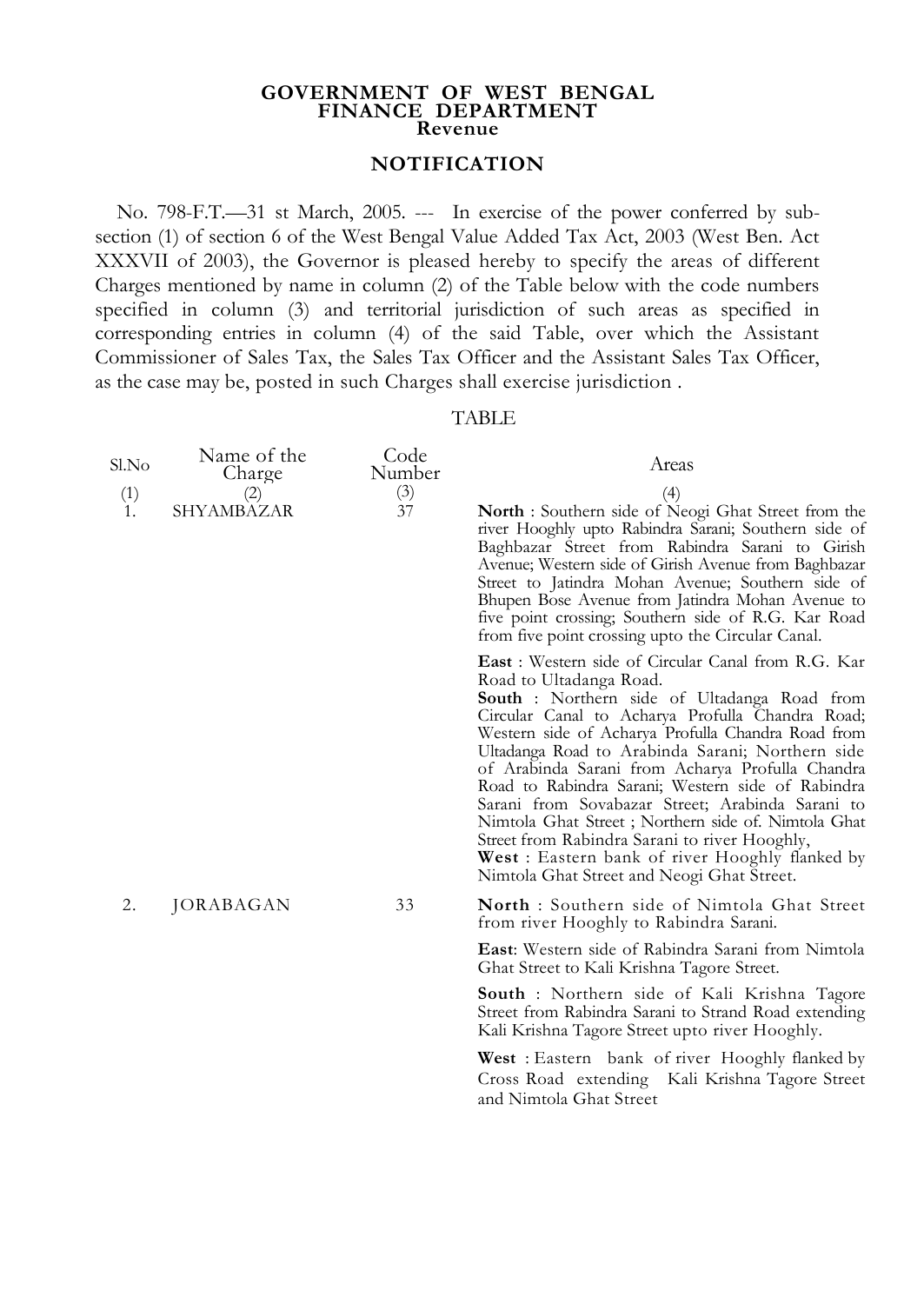3. COSSIPORE 32 **North** : Southern side of the railway track from the river Hooghly to the crossing of main line and chord line.

> **East** : Western side of railway track from the crossing of the main line and chord line to the crossing of Dum Dum Railway Station and Dum Dum Road on the Northern side.

> **South** : Northern sides of Dum Dum Road extending to Khagen Chatterjee Road from the crossing of Dum Dum Railway Station and Dum Dum Road to river Hooghly.

> **West** : Eastern bank of river Hooghly from the northern side of Khagen Chatterjee Road to the railway track (chord line).

4. BELGACHHIA 30 **North** : Southern side of Khagen Chatterjee Road extending to Dum Dum Road from river Hooghly upto the crossing of Dum Dum Railway Station and Dum Dum Road.

> **East** : Western side of railway track from the crossing of Dum Dum Railway Station and Dum Dmn Road on the southern side to the New Canal.

> **South** : Northern bank of New Canal from the meeting point with the railway track upto the Circular Canal; Eastern bank of Circular Canal upto R.G. Kar Road, Northern side of R. G. Kar Road upto five point crossing; Northern side of Bhupen Bose Avenue upto Jatindra Mohan Avenue; Eastern side of Girish Avenue from Jatindra Mohan Avenue upto Baghbazar Street; Northern side of Baghbazar Street from Girish Avenue upto Rabindra Sarani; Northern side of Neogi Ghat Street from Rabindra Sarani to river Hooghly.

> **West** : Eastern bank of river Hooghly from Neogi Ghat Street on the northern side to the southern side of Khagen Chatterjee Road.

5. MANIKTOLA 35 **North** : Southern side of Vivekananda Road from Bidhan Sarani to Acharya Profulla Chandra Road; Eastern side of Acharya Profulla Chandra Road from Vivekananda Road to Ultadanga Road; Southern side of Ultadanga Road from Acharya Profulla Chandra Road upto Circular Canal.

> **East** : Western side of Circular Canal flanked by Ultadanga Road and Gas Street.

> **South** : Northern side of the whole Gas Street and Keshab Sen Street.

> **West** : Eastern side of Bidhan Sarani from Keshab Sen Street to Vivekananda Road.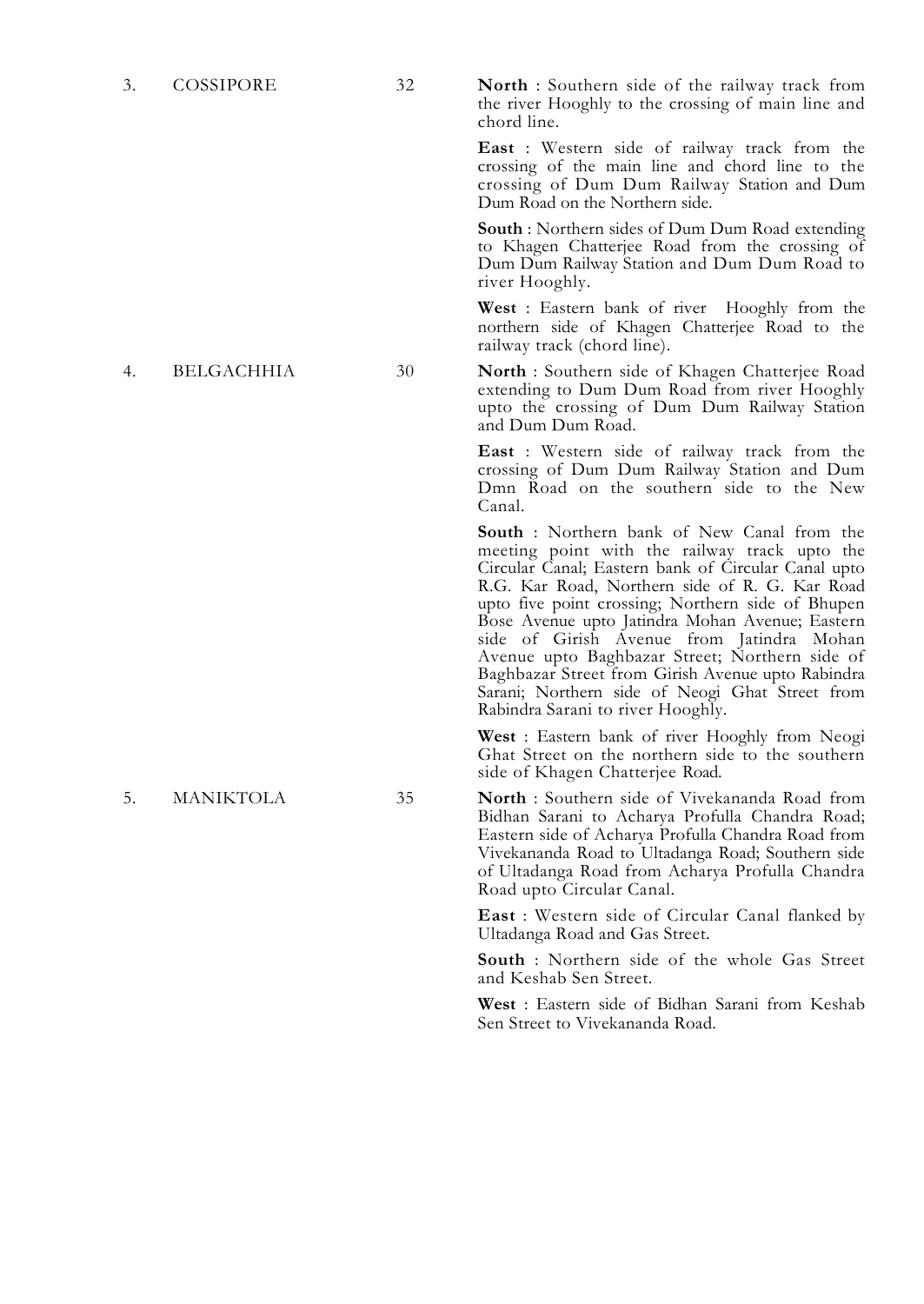6. ULTADANGA 38 **North** : Southern side of the New Canal from Circular Canal to V.I.P. Road.

> **East** : Western side of V.I.P. Road from New Canal to Eastern Metropolitan Bypass; Western side of Eastern Metropolitan Bypass from V.I.P. Road to Narkeldanga Main Road and Dum Dmn Road on the southern side to the New Canal.

> **South** : Northern bank of New Canal from the meeting point with the railway track upto the Circular Canal; Eastern bank of Circular Canal upto R.G. Kar Road, Northern side of R. G. Kar Road upto five point crossing; Northern side of Bhupen Bose Avenue upto Jatindra Mohan Avenue; Eastern side of Girish Avenue from Jalindra Mohan Avenue upto Baghbazar Street; Northern side of Baghbazar Street from Girish Avenue upto Rabindra Sarani; Northern side of Neogi Ghat Street from Rabindra Sarani to river Hooghly.

> **West** : Eastern bank of river Hooghly from Neogi Ghat Street on the northern side to the southern side of Khagen Chatterjee Road.

7. BURTOLA 31 **North**: Southern side of Arabinda Sarani from Rabindra Sarani to Acharya Profulla Chandra Road.

> **East** : Western side of Acharya Profulla Chandra Road from Arabinda Sarani to Vivekananda Road.

> **South** : Northern side of Vivekananda Road from Acharya Prafulla Chandra Road to Bidhan Sarani; Eastern side of Bidhan Sarani from Vivekananda Road to Beadon Street; Northern side of Beadon Street from Bidhan Sarani to Rabindra Sarani.

> **West** : Eastern side of Rabindra Sarani from Beadon Street to Arabinda Sarani.

8. BEADON STREET 29 **North** : Southern side of Beadon Street from Rabindra Sarani to Bidhan Sarani.

> **East** : Western side of Bidhan Sarani from Beadon Street to Madan Mohan Burman Street.

> **South** : Northern side of Madan Mohan Burman Street from Bidhan Sarani to Rabindra Sarani.

> **West** : Eastern side of Rabindra Sarani from Madan Mohan Burman Street to Beadon Street.

9. JORASANKO 34 **North** : Southern side of Kali Krishna Tagore Street from Kalakar Street to Rabindra Sarani.

> **East** : Western side of Rabindra Sarani from Kali Krishna Tagore Street to Cotton Street.

> **South** : Northern side of Cotton Street from Rabindra Sarani to Kalakar Street.

> **West** : Eastern side of Kalakar Street from Cotton Street to Kali Krishna Tagore Street.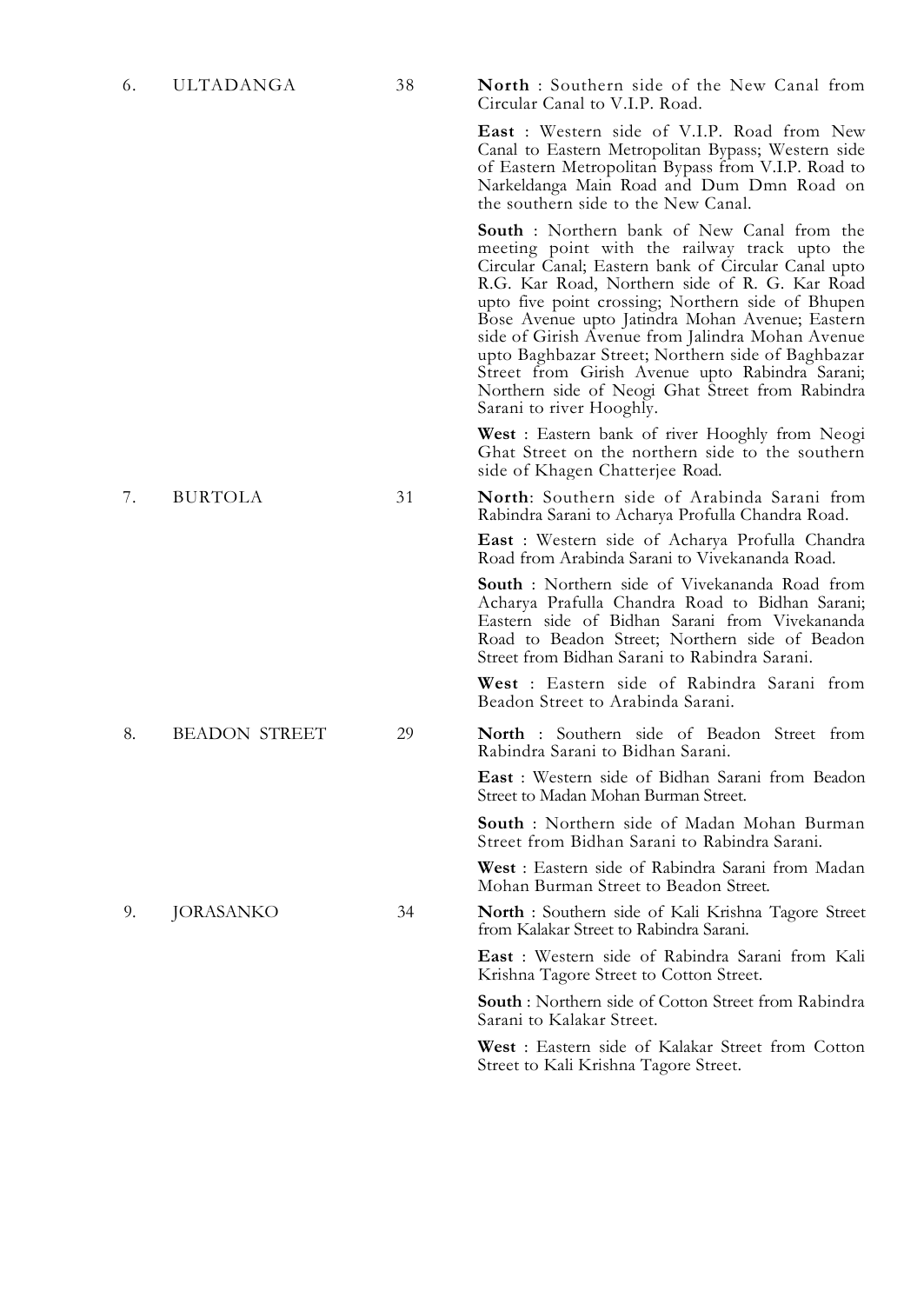10. POSTA BAZAR 36 **North** : Southern side of Cross Road extending Kali Krishna Tagore Street from river Hoogly upto Strand Road; Southern side of Kali Krishna Tagore Street from Strand Road to Kalakar Street.

> **East** : Western side of Kalakar Street from Kali Krishna Tagore Street to Cotton Street.

> **South** : Northern side of Cotton Street from Kalakar Street to Maharshi Debendra Road; Eastern side of Maharshi Debendra Road from Cotton Street to Mir Bahar Ghat Street; Northern side of Mir Bahar Ghat Street from Maharashi Debendra Road upto river Hooghly.

> **West** : River Hooghly flanked by Mir Bahar Ghat Street and Cross Road extending Kali Krishna Tagore Street.

11. ALIPORE 60 **North** : Acharya Jagadish Chandra Bose Road from the crossing of Chowringhee Road to Belvedere; Belvedere Road upto Tolly's Nallah, Tolly's Nallah (southern portion) upto Kidderpore Road; from Tolly's Nallah to St. George Gate Road; St. George Gate Road to Clyde Row; Hooghly river (south bank), from Clyde Row (Takta Ghat) upto the Road west of Calcutta Electric Supply Corporation Southern Generating Station.

> **South** : Taratolla Road; Sahapur Road; Tollygunge Circular Road upto Russa Road.

> **East** : Western side of Ashutosh Mukherjee Road; Russa Road (western side) upto Tollygunge Circular Road;

> **West** : (a) The road between P.S. and Southern Generating Station connecting Hooghly river and Garden Reach Road; Garden Reach Road, from junction of road at (a) to Export shed A; the road from Export shed upto Garden Reach Road; Circular Garden Reach Raod; Taratala Road.

12. BHOWANIPORE 41 The Jurisdiction of Bhowanipore Charge specified in this department notification No. 718-F.T. dated the 26th March, 1958 excluding the areas included in Park Street Charge and Ballygunge Charge, as specified against serials 13 and 14 respectively of this Table.

13. PARK STREET 43 **North** : Southern side of Kyd Street upto Free School Street; Western side of Free School Street upto Ripon Street; Southern side of Ripon Street from Free School Street crossing to Rafi Ahmed Kidwai Road crossing.

> **East** : Western side of Rafi Ahmed Kidwai Road from Rippon Street crossing to Park Street crossing; Western side of Wood Street from Park Street crossing to Shakespeare Sarani crossing; Shakespeare Sarani upto the junction of Acharya Jagadish Chandra Bose Road; Western side of Acharya Jagadish Chandra Bose Road from Shakespeare Sarani to Ballygunge Circular Road crossing.

> **South** : Northern side of Acharya Jagadish Chandra Bose Road from Ballygunge Circular Road crossing to Chowringhee Road crossing.

> **West** : Eastern side of Chowringhee Road from Kyd Street to Northern side of Acharya Jagadish Chandra Bose Road.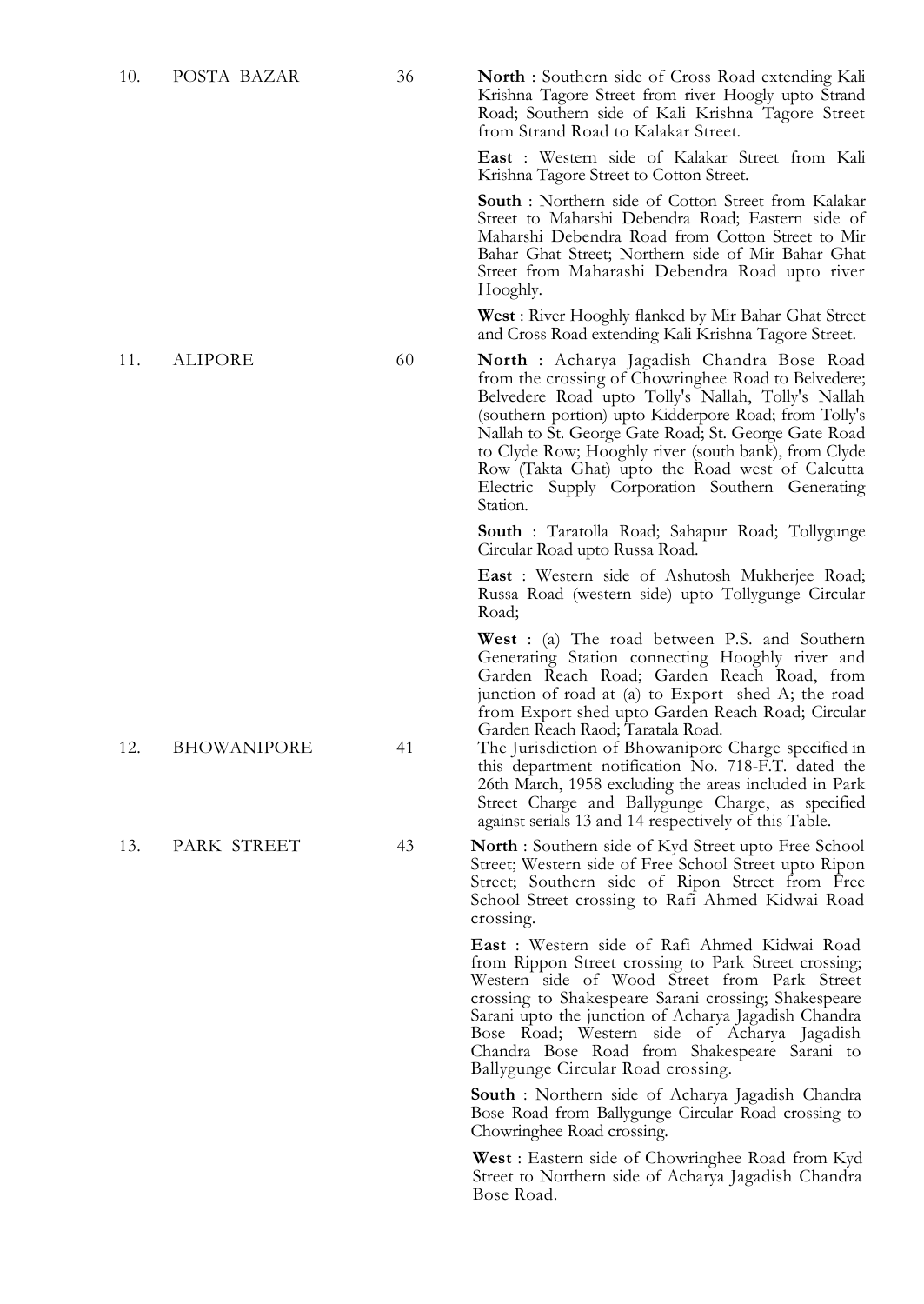14. BALLYGUNGE 39 **North** : Southern side of Beniapukur Lane from Acharya Jagadish Chandra Bose Road to Beniapukur Road; Western side of Beniapukur Road upto Phoolbagan Road; Southern side of Phoolbagan Road from Beniapukur Road to Hatibagan Road; Western side of Hatibagan Road from Phoolbagan Road to Sundari Mohan Avenue; Western side of Suresh Sarkar Road from Sundari Mohan Avenue to Christopher Road; Southern side of Christopher Road from Suresh Sarkar Road to Kankurgachi chord Railway line; Eastern side of Kankurgachi chord Railway line upto Beliaghata Canal; Canal South Road from Kankurgachi chord line to Eastern Metropolitan Bypass.

> **East** : Western side of Eastern Metropolitan Bypass from Canal South Road to Rash Behari Avenue (Extension).

> **South** : Northern side of Rash Behari Avenue (Extension) upto the railway track; Northern side of the railway track upto the Eastern side of Gariahat Road.

> **West** : Eastern side of Gariahat Road from railway track to Hazra Road crossing; Northern side of Hazra Road from Gariahat Road to Ritchie Road, Eastern side of Richie Road from Hazra Road to Ballygunge Circular Road; Eastern side of Ballygunge Circular Road from Ritchie Road to Achrya Jagadish Chandra Bose Road crossing; Eastern side of Acharya Jagadish Chandra Bose Road from Ballygunge Circular Road to Beniapukur Lane.

15. TALTOLA 44 **North** : Southern side of Lenin Sarani from Free School Street to Acharya Jagadish Chandra Bose Road.

> **East** : Western side of Acharya Jagadish Chadra Bose Road from Lenin Sarani to Shakespeare Sarani.

> **South** : Northern side of Shakespeare Sarani from Acharya Jagadish Chandra Bose Road to Wood Street.

> **West** : Eastern side of Wood Street from Shakespeare Sarani lo Park Street; Eastern side of Rafi Ahmed Kidwai Road from Park Street to Ripon Street; Northern side of Ripon Street to Free School Street; Eastern side of Free School Street from Ripon Street to Lenin Sarani.

16. NEW MARKET 42 **North** : Southern side of Lenin Sarani from Chowringhee Road to Free School Street.

> **East** : Western side of Free School Street from Lenin Sarani to Kyd Street.

> **South** : Northern side of Kyd Street from Free School Street lo Chowringhee Road.

> **West** : Eastern side of Chowringhee Road from Kyd Street to Lenin Sarani.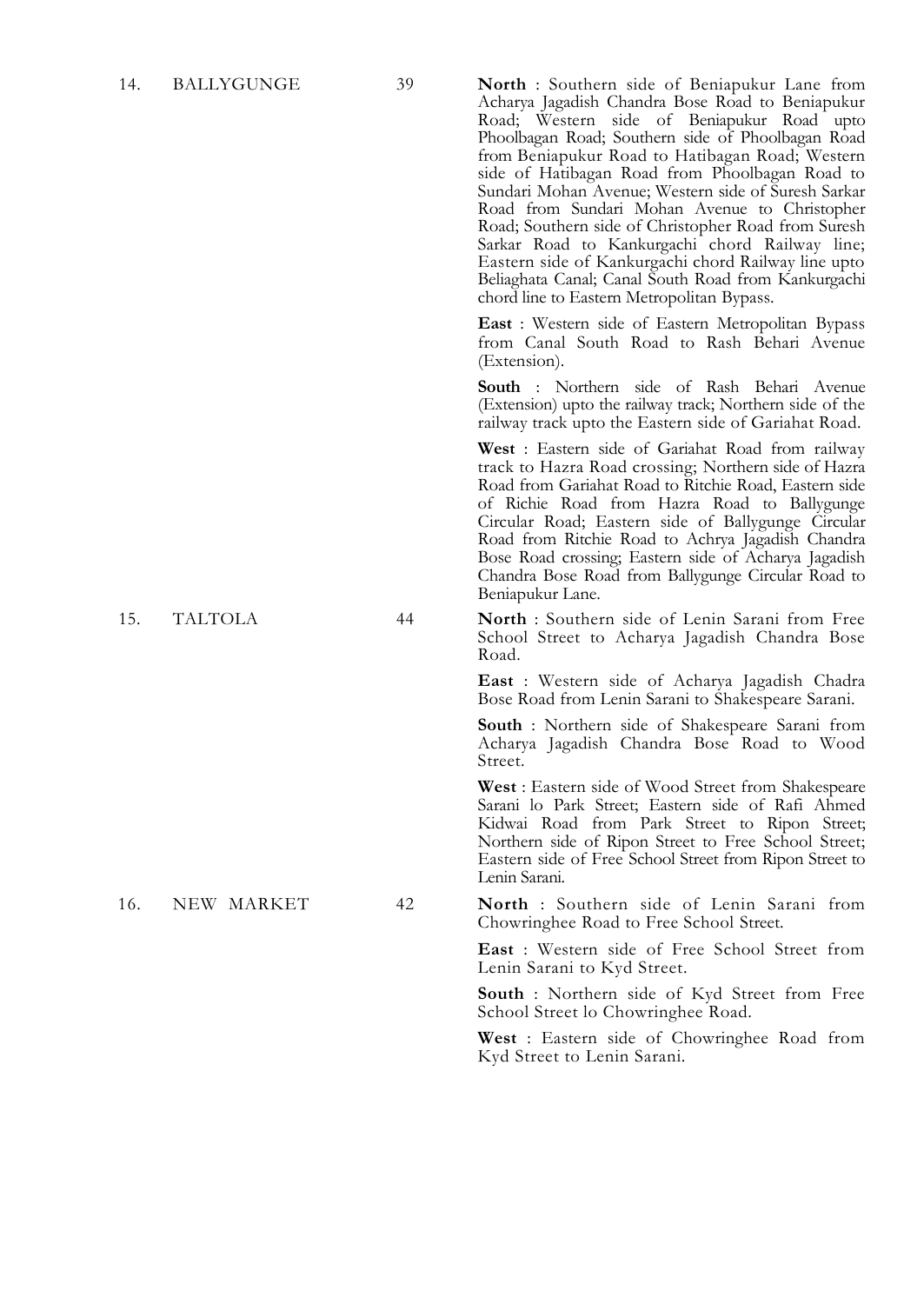17. BELIAGHATA 40 **North** : Southern side of Beliaghata Road from southern fork with Acharya Jagadish Chadra Bose Road to Beliaghata Canal; Southern side of Canal East Road from Beliaghata Main Road to Narkeldanga Narkeldanga Main Road from Canal East Road to Eastern Metropolitan Bypass.

> **East** : Western side of Eastern Metropolitan Bypass from Narkeldanga Main Road to Chaulpatty Road.

**South** : Chaulpatty Road from Eastern Metropolitan Bypass to Kankurgachhi chord line; Northern side of Kankurgachhi chord line from the Beliaghata Canal to Christopher Road; Northern side of Christopher Road from Kankurgachhi chord line to Suresh Sarkar Road; Eastern side of Suresh Sarkar Road from Christopher Road to Sundari Mohan Avenue; Northern side of Phulbagan Road from Sundari Mohan Avenue to Beniapukur Road; Northern side of Benipukur Road from Phulbagan Road to Beniapukur Lane; Northern side of Beniapukur Lane from Beniapukur road to Acharya Jagadish Chandra Bose Road.

**West** : Eastern side of Acharya Jagadish Chandra Bose Road from Beniapukur Lane to the northern fork of Beliaghata Road.

18. CHINABAZAR 24 **North** : Meeting point of Purusottam Roy Street and Brabourne Road/Raja Woodmunt Street.

> **East** : Western side of Brabourne Road from Pursottam Roy Street to Biplabi Rash Behari Bose Road.

> **South** : Northern side of Biplabi Rash Behari Bose Road from Brabourne Road to Old Chinabazar Street.

> **West** : Eastern side of Old Chinabazar Street from Biplabi Rash Behari Bose Road to Bonfield Lane; Eastern side of Purusottam Roy Street from Bonfield Lane to Brabourne Road/Raja Woodmunt Street.

19. STRAND ROAD 28 **North** : Southern side of Raja Woodmunt Street from river Hooghly to Netaji Subhas Road.

> **East** : Western side of Netaji Subhas Road from Raja Woodmunt Street to Biplabi Rash Behari Bose Road.

> **South** : Northern side of Biplabi Rash Behari Bose Road from Netaji Subhas Road to river Hooghly.

> **West** : River Hooghly flanked by Biplabi Rash Behari Bose Road and Raja Woodmunt Street.

26 **North** : Southern side of Raja Woodmunt Street from Netaji Subhas Road to Purusottam Roy Street.

> **East** : Western side of Pursottam Roy Street from Raja Woodmunt Street to Bonfield Lane; Western side of Old Chinabazar Street from Bonfield Lane to Biplabi Rash Behari Bose Road.

> **South** : Northern side of Biplabi Rash Behari Bose Road from Old Chinabazar Street to Netaji Subhas Road.

> **West** : Eastern side of Netaji Subhas Road from Biplabi Rash Behari Bose Road to Raja Woodmunt Street.

20. NETAJI SUBHAS ROAD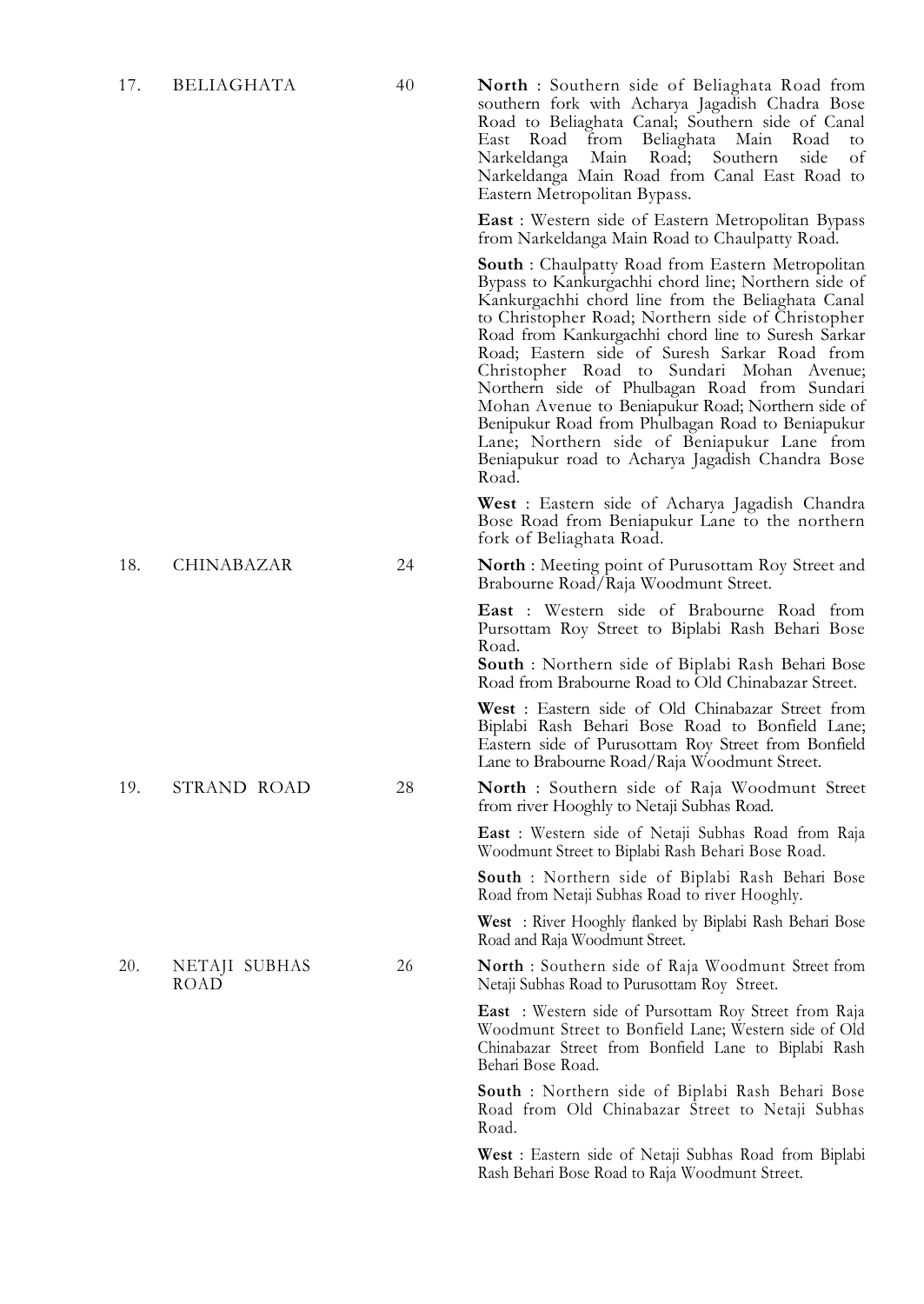| 21. | MONOHAR<br>KATRA | 25 | North: Southern side of Mahatma Gandhi Road from<br>the junction of Cross Street to Strand Road.                                                                                                                                                                                                                                                                                                                         |
|-----|------------------|----|--------------------------------------------------------------------------------------------------------------------------------------------------------------------------------------------------------------------------------------------------------------------------------------------------------------------------------------------------------------------------------------------------------------------------|
|     |                  |    | <b>South</b> : Northern side of Raja Woodmunt Street.<br><b>East</b> : Northern side of Cross Street and Western<br>side of Khangraputty Street.                                                                                                                                                                                                                                                                         |
|     |                  |    | <b>West</b> : River Hooghly.                                                                                                                                                                                                                                                                                                                                                                                             |
| 22. | RAJA KATRA       | 27 | <b>North</b> : Southern side of Meer Bahar Ghat Street;<br>Western side of Maharshi Debendra Road; Southern<br>side of Cotton Street to the junction of Lower<br>Chitpur Road.                                                                                                                                                                                                                                           |
|     |                  |    | <b>South</b> : Northern side of Mahatma Gandhi Road<br>from the junction of Lower Chitpur Road to Strand<br>Road.                                                                                                                                                                                                                                                                                                        |
|     |                  |    | <b>East</b> : Western side of Lower Chitpur Road from<br>the junction of Mahatma Ghandhi Road to the<br>junction of Cotton Street.                                                                                                                                                                                                                                                                                       |
|     |                  |    | West: Strand Road (from premises No. 46, Strand<br>Road) to the junction of Meer Bahar Ghat Street.                                                                                                                                                                                                                                                                                                                      |
| 23. | <b>ESPLANADE</b> | 45 | <b>North</b> : Southern side of Fairlie Place; Western<br>side of Netaji Subhas Road from Fairlie Place to<br>Writers' Buildings; Dalhousie Square north upto<br>south-east point of Writers' Buildings.                                                                                                                                                                                                                 |
|     |                  |    | <b>South</b> : Northern side of Acharya Jagadish Chandra<br>Bose Road from junction of Chowringhee Road to<br>Belvedere Road; Western side of Belvedere Road upto<br>Tolly's Nallah; Northern portion of Tolly's Nallah upto<br>Kidderpore Road; Eastern side of Kidderpore Road<br>upto St. George Gate Road; Eastern side of St.<br>George Gate Road upto Clive Row; Northern side of<br>Clive Row upto Hooghly river. |
|     |                  |    | <b>East</b> : Western side of Mission Row; Southern side of<br>Mangoe Lane; Western side of Bentinck Street from<br>junction of Mangoe Lane upto Chowringhce Road;<br>Western side of Chowringhee Road upto junction<br>of Acharya Jagadish Chandra Bose Road.                                                                                                                                                           |
| 24. | RADHABAZAR       | 50 | <b>West</b> : Hooghly river (east bank) from Takta<br>Ghat to the point on front of Fairlie Place and<br>Strand Road junction.<br>North : Southern side of Biplabi Rash Behari<br>Bose Road from Old Chinabazar Street to Pollock<br>Street.                                                                                                                                                                             |
|     |                  |    | <b>East:</b> Western side of Pollock Street from Biplabi Rash<br>Behari Bose Road to India Exchange Place.                                                                                                                                                                                                                                                                                                               |
|     |                  |    | <b>South</b> : Northern side of India Exchange Place from<br>Pollock Street to Swallow Lane after crossing with<br>Brabourne Road.                                                                                                                                                                                                                                                                                       |
|     |                  |    | West: Eastern side of Swallow Lane from India<br>Exchange Place; Eastern side of Old Chinabazar Street                                                                                                                                                                                                                                                                                                                   |

Road.

from Swallow Lane to Biplabi Rash Behari Bose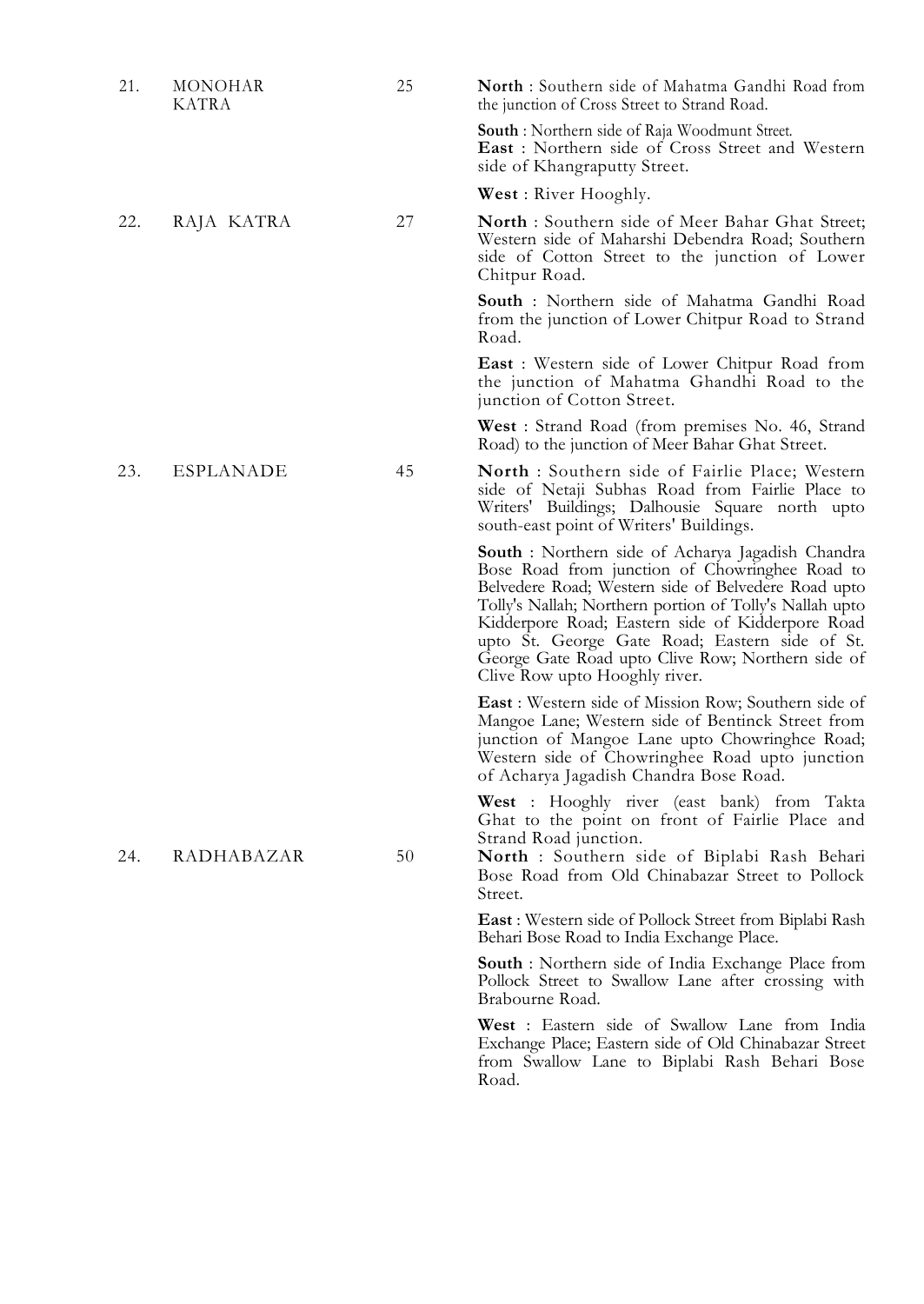27. NARENDRA DUTTA SARANI

25. LALBAZAR 47 **North** : Southern side of India Exchange Place from Brabourne Road to Rabindra Sarani.

> **East** : Western side of Rabindra Sarani from India Exchange Place to Lalbazar Street, Western side of Bentinck Street from Lalbazar Street to Mangoe Lane.

> **South** : Northern side of Mangoe Lane from Bentinck Street to R. N. Mukherjee Road to B. B. D. Bag North; Northern side of B.B.D. Bag North from R. N. Mukherjee Road to south-eastern corner of Writers' Buildings.

> **West** : Eastern side of the Western fork of Brabourne Road from the south-eastern corner of Writers' Buildings to India Exchange Place.

26. FAIRLIE PLACE 46 **North** : Southern side of Narendra Chandra Dutta Sarani from east bank of river Hooghly to Netaji Subhas Road; eastern side of Netaji Subhas Road from Narendra Chandra Dutta Sarani to Biplabi Rash Behari Bose Road; Southern side of Biplabi Rash Behari Bose Road from Netaji Subhas Road to Clive Row.

> **East** : Western side of Clive Row from Biplabi Rash Behari Bose Road to Netaji Subhas Road; Western side of Netaji Subhas Road from Clive Row to Fairlie Place.

> **South** : Northern side of Fairlie Place from Netaji Subhas Road upto the eastern bank of river Hooghly.

> **West** : Eastern bank of river Hooghly flanked by Fairlie Place in the south and Narendra Chandra Dutta Sarani in the north.

49 **North** : Southern side of Biplabi Rash Behari Bose Road from the eastern bank of river Hooghly upto Netaji Subhas Road.

> **East** : Western side of Netaji Subhas Road from Biplabi Rash Behari Bose Road Chandra Dutta Sarani.

> **South** : Northern side of Narendra Chandra Dutta Sarani from Netaji Subhas Road upto the eastern bank of river Hooghly.

> **West** : Eastern bank of river Hooghly flanked by Narendra Chandra Dutta Sarani in the south and Biplabi Rash Behari Bose Road in the north.

28. LYONS RANGE 48 **North** : Southern side of Biplabi Rash Behari Bose Road from Clive Row to Old Chinabazar Street.

> **East** : Western side of Old Chinabzar Street from Biplabi Rash Behari Bose Road; Western side of Swallow Lane; Southern side of India Exchange Place from Swallow Lane to Brabourne Road; Western side of Brabourne Road from India Exchange Place to B.B.D.Bag North.

> **South** : Northern side of B.B.D. Bag North from the western fork of Brabourne Road to Netaji Subhash Road.

> **West** : Eastern side of Netaji Subhas Road from B.B.D. Bag North to Clive Row; Eastern side of Clive Row upto Biplabi Rash Behari Bose Road.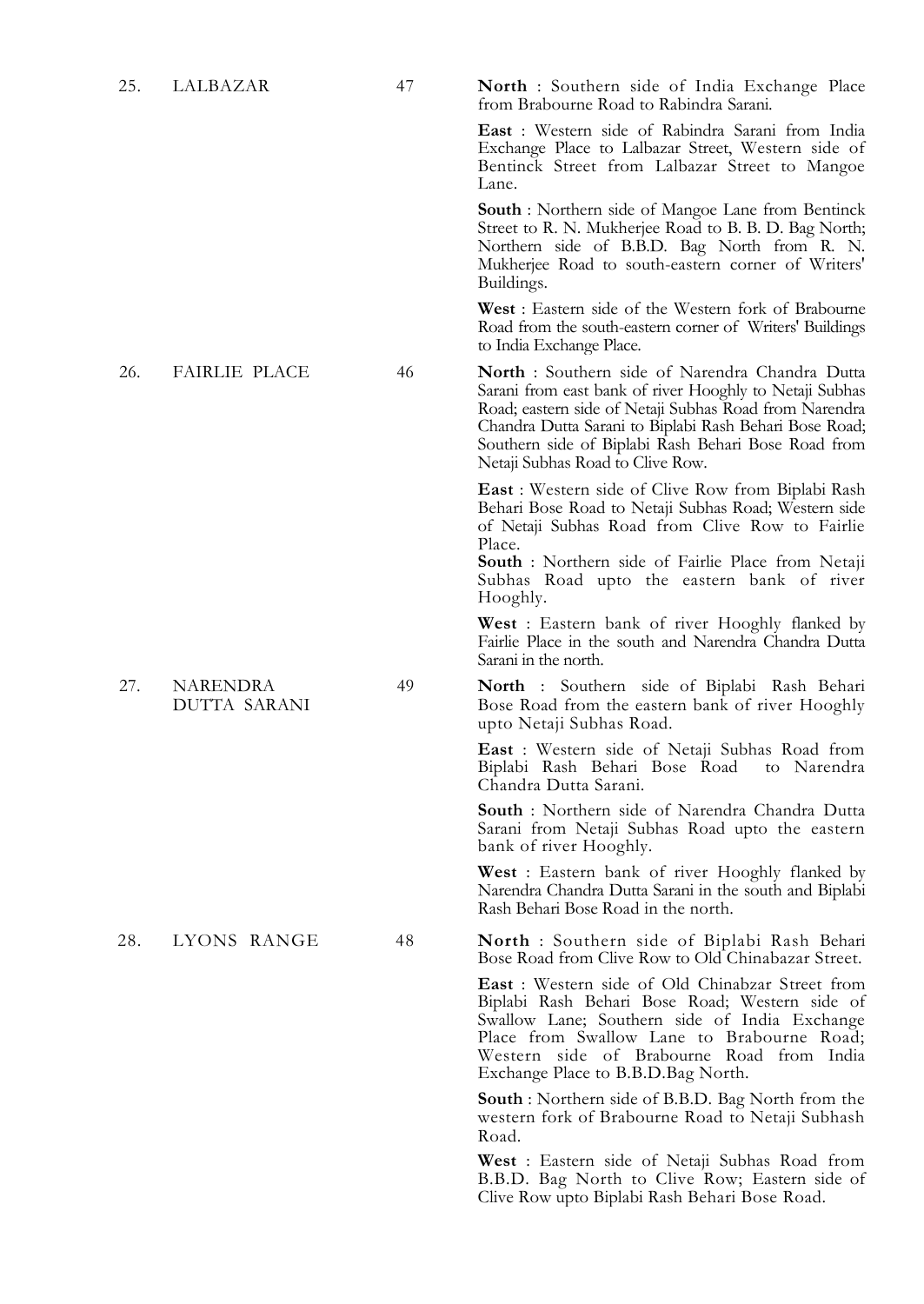| 29. | AMRATOLA                  | 51 | <b>North</b> : Southern side of Armenian Street from<br>New Howrah Bridge Approach Road to Rabindra<br>Sarani<br><b>South</b> : Northern side of Biplabi Rash Behari Bose<br>Road from Rabindra Sarani to New Howrah Bridge<br>Approach Road.                                                |
|-----|---------------------------|----|----------------------------------------------------------------------------------------------------------------------------------------------------------------------------------------------------------------------------------------------------------------------------------------------|
|     |                           |    | <b>East</b> : Western side of Rabindra Sarani from<br>Armenian Street to Biplabi Rash Behari Bose Road.                                                                                                                                                                                      |
|     |                           |    | <b>West</b> : Eastern side of New Howrah Bridge Approach<br>Road from Biplabi Rash Behari Bose Road to<br>Armenian Street.                                                                                                                                                                   |
| 30. | ARMENIAN<br><b>STREET</b> | 52 | North : Southern side of Mahatma Gandhi Road<br>from Monohardas Street to Rabindra Sarani.                                                                                                                                                                                                   |
|     |                           |    | East: Western side of Rabindra Sarani from Mahatma<br>Gandhi road to Armenian Street.                                                                                                                                                                                                        |
|     |                           |    | <b>South</b> : Northern side of Armenian Street from<br>Rabindra Sarani to New Howrah Bridge Approach Road.                                                                                                                                                                                  |
|     |                           |    | <b>West</b> : Eastern side of New Howrah Bridge Approach<br>Road from Armenian Street to Purusottam Roy Street;<br>Eastern side of Purusottam Roy Street upto Jamunalal<br>Bajaj Street; Eastern side of Monohardas Street from<br>Jamunalal Bajaj Street to Mahatma Gandhi Road.            |
| 31. | <b>COLOOTOLA</b>          | 56 | North : Southern side of Madan Mohan Burman<br>Street from Rabindra Sarani to Chittarajan Avenue.                                                                                                                                                                                            |
|     |                           |    | <b>East</b> : Western side of Chittaranjan Avenue from<br>Madan Mohan Burman Street to New C.I.T. Road.                                                                                                                                                                                      |
|     |                           |    | <b>South</b> : Northern side of New C.I.T. Road from<br>Chittaranjan Avenue to Rabindra Sarani.                                                                                                                                                                                              |
|     |                           |    | West : Eastern side of Rabindra Sarani from New C.I.T.<br>Road to Madan Mohan Burman Street.                                                                                                                                                                                                 |
| 32. | <b>COLLEGE STREET</b>     | 55 | <b>North</b> : Southern side of New C.I.T. Road from<br>Rabindra Sarani to Chittaranjan Avenue; Eastern side<br>of Chittaranjan Avenue from Eden Hospital Road to<br>Madan Mohan Burman Street; Southern side of<br>Madan Mohan Burman Street from Chittaranjan<br>Avenue to College Street. |
|     |                           |    | <b>East</b> : Western side of College Street from Madan<br>Mohan Burman Street to Bepin Behari Ganguly<br>Street.                                                                                                                                                                            |
|     |                           |    | <b>South</b> : Northern side of Bepin Behari Ganguly<br>Street from College Street to Rabindra Sarani.                                                                                                                                                                                       |
|     |                           |    | West : Eastern side of Rabindra Sarani between<br>Bepin Behari Ganguly Street and New C.I.T. Road.                                                                                                                                                                                           |
| 33. | <b>EZRA STREET</b>        | 57 | North : Southern side of Biplabi Rash Behari<br>Bose Road from Pollock Street to Rabindra Sarani.                                                                                                                                                                                            |
|     |                           |    | <b>East</b> : Western side of Rabindra Sarani between<br>Biplabi Rash Behari Bose Road and India Exchange<br>Place.                                                                                                                                                                          |
|     |                           |    | <b>South</b> : Northern side of India Exchange Place<br>from Rabindra Sarani to Pollock Street.                                                                                                                                                                                              |
|     |                           |    | <b>West</b> : Eastern side of Pollock Street between India<br>Exchange Place and Biplabi Rash Behari Bose<br>Road.                                                                                                                                                                           |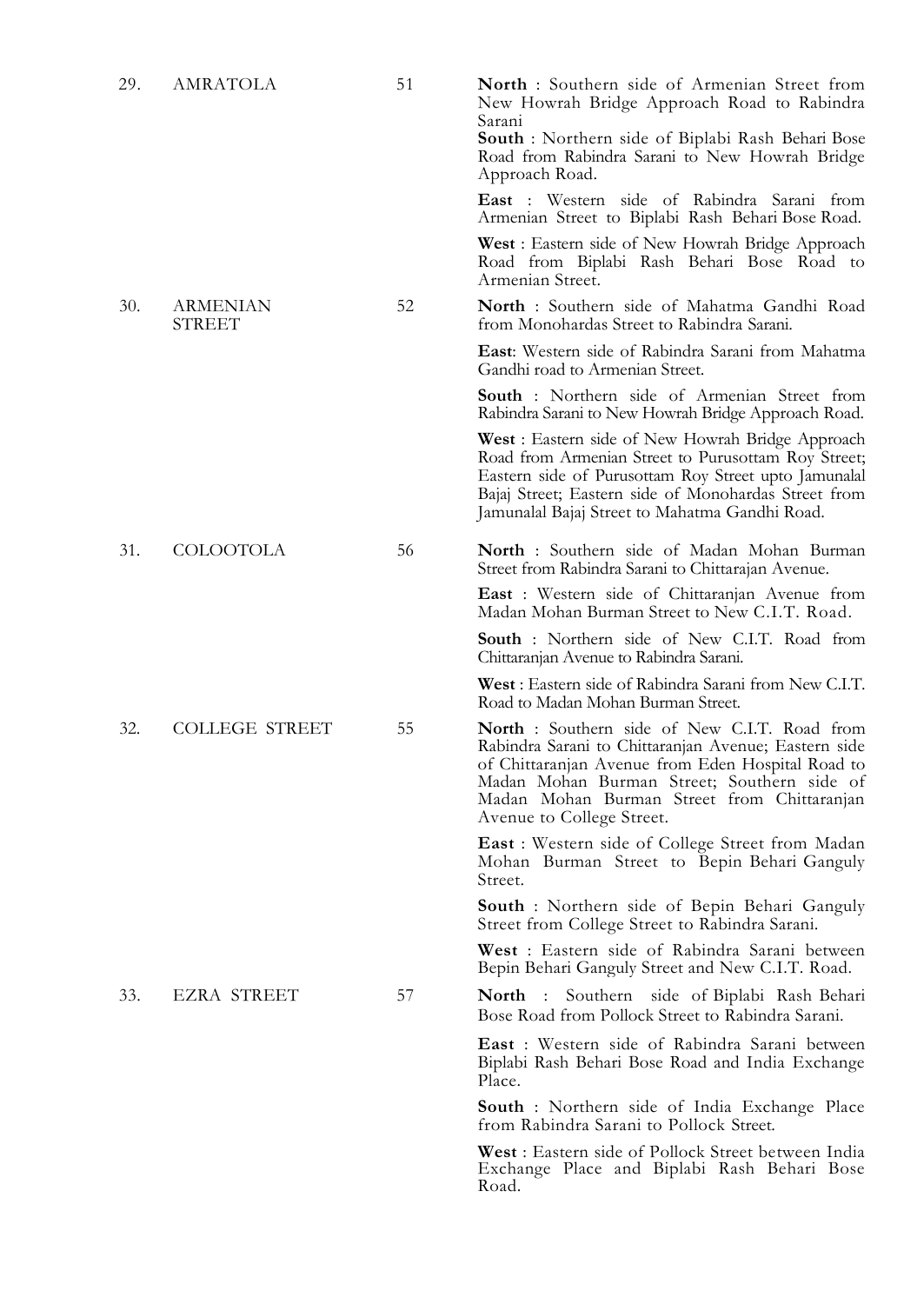| 34. | SEALDAH             | 59 | North : Southern side of Keshab Chandra Sen<br>Street as well as Gas Street.                                                                                                                                                                                                                                                                                                                                                                                        |
|-----|---------------------|----|---------------------------------------------------------------------------------------------------------------------------------------------------------------------------------------------------------------------------------------------------------------------------------------------------------------------------------------------------------------------------------------------------------------------------------------------------------------------|
|     |                     |    | <b>East</b> : Western side of Canal West Road from Gas<br>Street to Beliaghata Road.                                                                                                                                                                                                                                                                                                                                                                                |
|     |                     |    | South : Northern side of Beliaghata Road from<br>Canal West Road to Acharya Jagadish Chandra Bose<br>Road/Acharya Prafulla Chandra Road; Northern<br>fork of Beliaghata Road extended to the Northern<br>side of Bepin Behari Ganguly Street; Northern side<br>of Bepin Behari Ganguly Street from Acharya Prafulla<br>Chandra Road to College Street.<br>West: Eastern side of College Street from Bepin<br>Dehari Ganguly Street to Keshab Chandra Sen<br>Street. |
| 35. | <b>CHANDNICHOWK</b> | 54 | North : Southern side of Ganesh Chandra Avenue<br>from Chittaranjan Avenue to Nirmal Chandra Street.                                                                                                                                                                                                                                                                                                                                                                |
|     |                     |    | <b>East</b> : Western side of Nirmal Chandra Street<br>from Ganesh Chandra Avenue to Lenin Sarani.                                                                                                                                                                                                                                                                                                                                                                  |
|     |                     |    | <b>South</b> : Northern side of Lenin Sarani from<br>Nirmal Chandra Street to Bentinck Street.                                                                                                                                                                                                                                                                                                                                                                      |
|     |                     |    | West : Eastern side of Bentinck Street from Lenin<br>Sarani to junction of Chittaranjan Avenue; Eastern<br>side of Chittaranjan Avenue from Bentinck Slreet to<br>Ganesh Chandra Avenue.                                                                                                                                                                                                                                                                            |
| 36. | <b>BOWBAZAR</b>     | 53 | <b>North</b> : Southern side of Bepin Behari Ganguly<br>Street from Bentinck Street to Acharya Prafulla<br>Chandra Road/Acharya Jagadish Chandra Bose<br>Road.                                                                                                                                                                                                                                                                                                      |
|     |                     |    | <b>East</b> : Western side of Acharya Jagadish Chandra<br>Bose Road from Bepin Behari Ganguly Street to<br>Lenin Sarani.                                                                                                                                                                                                                                                                                                                                            |
|     |                     |    | <b>South</b> : Northern side of Lenin Sarani from<br>Acharya Jagadish Chandra Bose Road to Nirmal<br>Chandra Street; Eastern side of Nirmal Chandra<br>Street from Lenin Sarani to Raja Subodh Mallick<br>Square; Northern side of Ganesh Chandra Avenue<br>from Nirmal Chandra Street to Bentinck Street.                                                                                                                                                          |
|     |                     |    | West: Eastern side Bentinck Street from Ganesh<br>Chandra Avenue to Bepin Behari Ganguly Street.                                                                                                                                                                                                                                                                                                                                                                    |
| 37. | PRINCEP STREET      | 58 | North: Southern side of Ganesh Chandra Avenue<br>from its junction with Bentinck Street<br>to<br>Chittaranjan Avenue.<br><b>East:</b> Western side of Chittaranjan Avenue from<br>Ganesh Chandra Avenue to Bentinck Street.                                                                                                                                                                                                                                         |
|     |                     |    | <b>South</b> : Crossing of Chittaranjan Avenue<br>and<br>Bentinck Street.                                                                                                                                                                                                                                                                                                                                                                                           |
|     |                     |    | West : Eastern side of Bentinck Street from<br>Chittaranjan Avenue to Ganesh Chandra Avenue.                                                                                                                                                                                                                                                                                                                                                                        |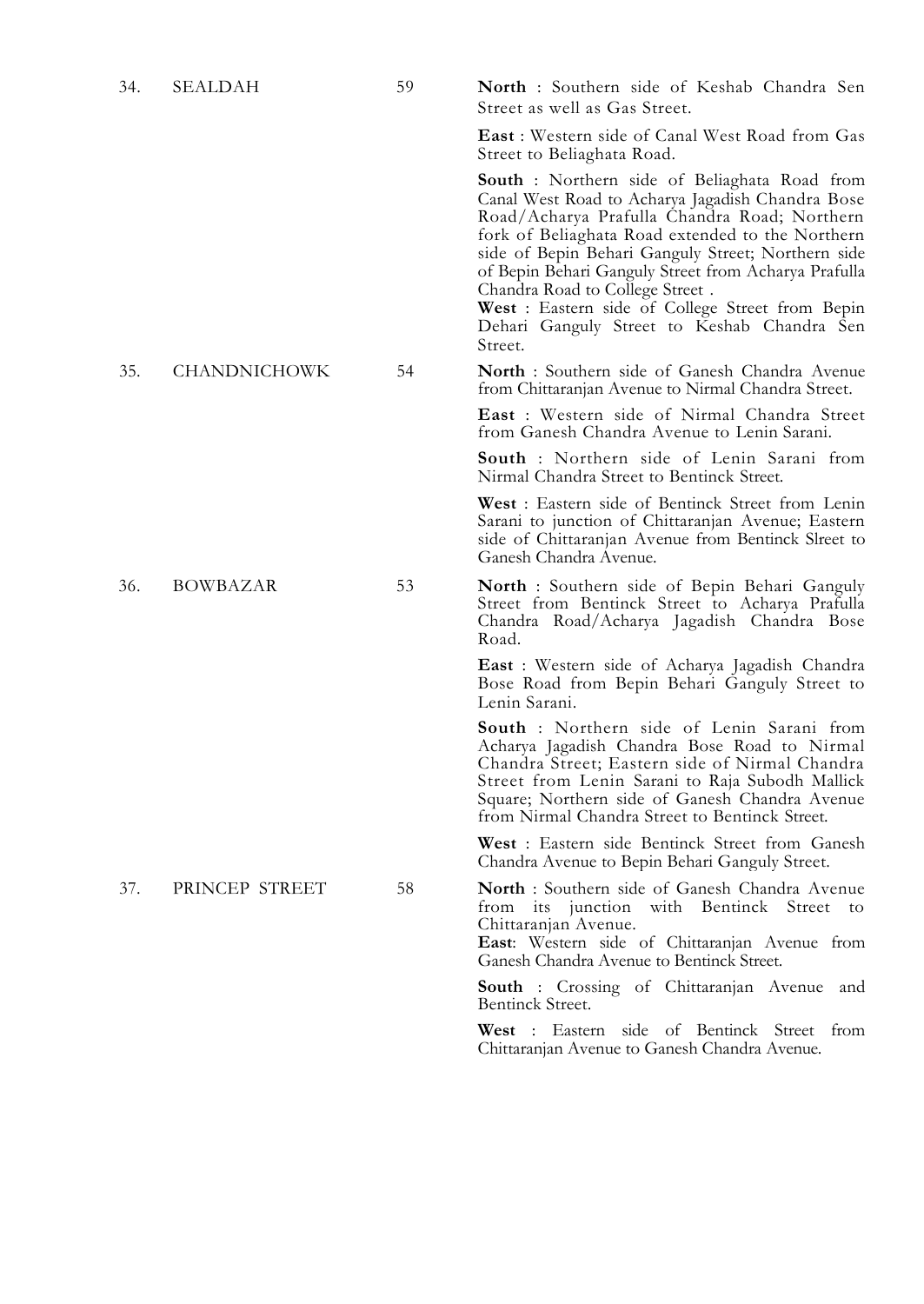38. SALT LAKE 67 **North** : Southern side of Dum Dum-Bangaon railway line upto its crossing with Madhusudan Banerjee Road; Western side of Madhusudan Banerjee Road from Dum Dum-Bangaon railway line to Jessore Road; Southern side of Jessore Road from its crossing with Madhusudan Banerjee Road upto Nawi Canal (Ganganagar Canal).

> **East** : Western side of Nawi Canal (Ganganagar Canal) from Jessore Road to its confluence with river Vidyadhari.

> **South** : Northern side of river Vidyadhari from its confluence with Nawi Canal (Ganganagar Canal) to its confluence with Tapsia (Bhangar) Canal upto Eastern Metropolitan Bypass.

> **West** : Eastern side of Eastern Metropolitan Bypass from Topsia (Bhangar) Canal to VIP Road; Eastern side of VIP Road from Eastern Metropolitan Bypass to New Canal; Northern bank of New Canal; from VIP Road to railway track; Eastern side of railway track from New Canal to Dum Dum Station.

39. BARASAT 65 The sub-divisions of Bangaon, Basirhat and Barasat in the district of North 24-Parganas excluding the areas of Barasat sub-division included in Salt Lake Charge and including the area under Barrackpore sub-division which in bounded by Jessore Road on the south, Dum Dum-Bangaon railway line of the Nawi Canal (Ganganagar Canal) on the east and Madhusudun Banerjee Road on the west.

40. BARRACKPORE 66 The sub-division of Barrackpore in the district of North 24-Parganas excluding the areas in Cossipore, Barasat and Salt Lake Charges.

41. BEHALA 62 **North** : Southern side of Sahapur Road from Diamond Harbour Road to Tallygunge Circular Road; Southern side of Tallygunge Circular Road from Sahapur Road to Shyamaprasad Mukherjee Road; Southern side of Shyamaprasad Mukherjee Road from Tallygunge Railway Station; Southern side or railway line from Tallygunge Railway Station to its meeting point at Panchanantala with south bound railway line.

> **East** : South bound railway line from Panchanantala upto northern boundary of Sonarpur Police Station; Northern boundary of Sonarpur Police Station from south-bound railway line to the boundary of Baruipur Police Station in the west; Western boundary of Baruipur Police Station upto Baruipur-Amtala Road in the south.

> **South** : Northern side of Baruipur – Amtala Road from the western boundary of Baruipur Police Station upto Amtala.

> **West** : Eastern side of Diamond Harbour Road from Amtala Road to Sahapur Road.

- 
- 
-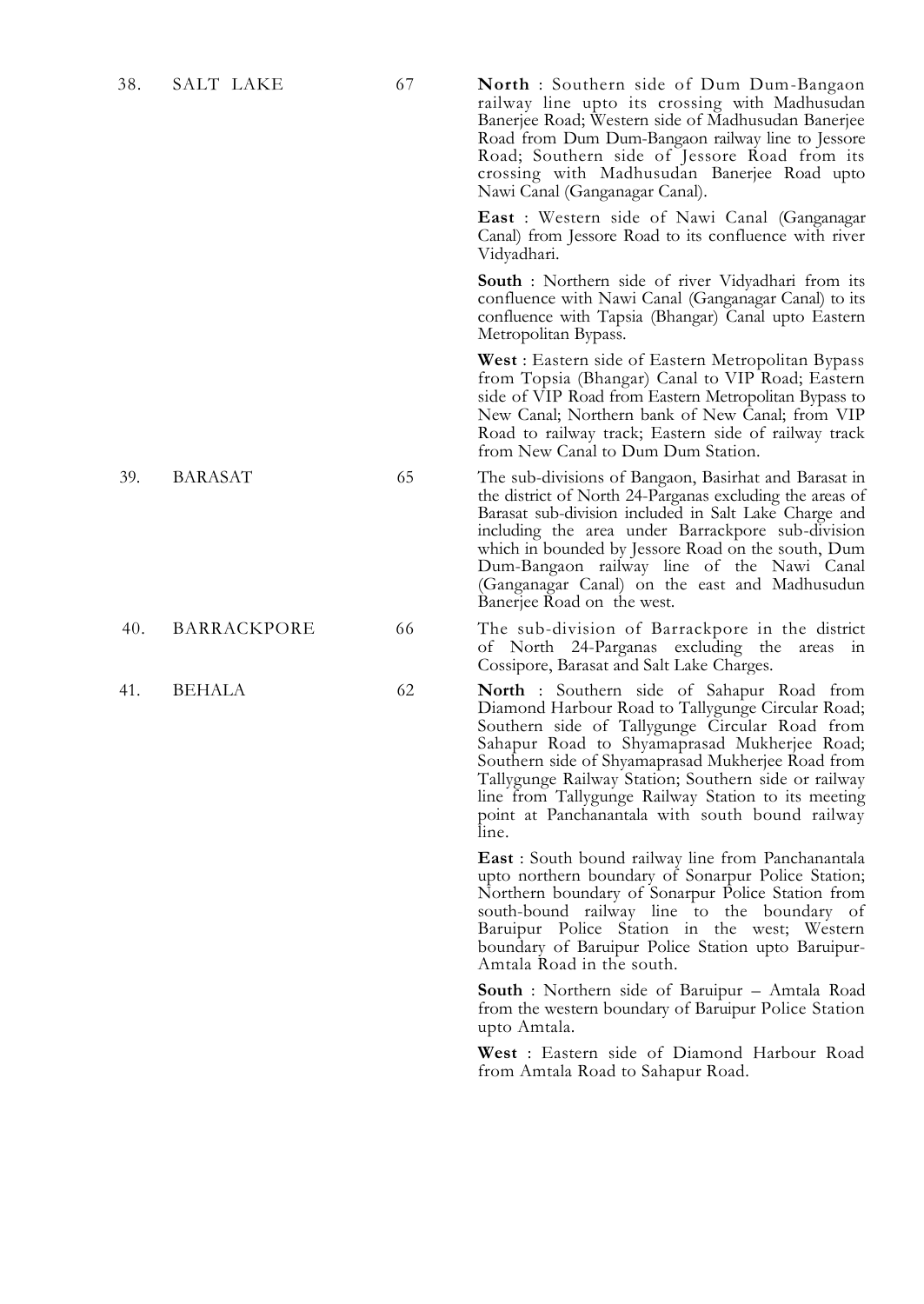| 42. | <b>BUDGE BUDGE</b> | 63 | <b>North:</b> (a) Southern side of river Hooghly.<br>East: Western side of the road between Garden Reach<br>Police Station and Southern Generating Station connecting<br>river Hooghly, Garden Reach Road from the junction of<br>the road at (a) above to export shed A; Western side of the<br>road from export shed A upto Garden Reach Road;<br>Western side of Circular Garden Reach Road; Southern<br>side of Taralala Road; Western side of Diamond Harbour<br>Road from Taratala Road to Sarisha More. |
|-----|--------------------|----|----------------------------------------------------------------------------------------------------------------------------------------------------------------------------------------------------------------------------------------------------------------------------------------------------------------------------------------------------------------------------------------------------------------------------------------------------------------------------------------------------------------|
|     |                    |    | <b>South</b> : Northern side of Nurpur Road from Sarisha More<br>to Nurpur.                                                                                                                                                                                                                                                                                                                                                                                                                                    |
|     |                    |    | <b>West</b> : Eastern side of river Hooghly.                                                                                                                                                                                                                                                                                                                                                                                                                                                                   |
| 43. | <b>BARUIPUR</b>    | 61 | The district of South 24-Parganas excluding the areas<br>included in Salt Lake Charge, Behala Charge, Budge Budge<br>Charge, Diamond Harbour Charge and Ballygunge Charge.                                                                                                                                                                                                                                                                                                                                     |
| 44. | DIAMOND HARBOUR    | 64 | <b>North</b> : Southern side of Nurpur Road from Nurpur to<br>Sarisha More; Eastern side of Diamond Harbour Road upto<br>Amtala (including Amtala); Southern side of Baruipur Road<br>from Amtala to the boundary of Baruipur Police Station.                                                                                                                                                                                                                                                                  |
|     |                    |    | <b>East</b> : Boundary of Baruipur Police Station and railway track<br>upto Sonarpore; therefrom the border line of Diamond<br>Harbour sub-division upto Jamira river.                                                                                                                                                                                                                                                                                                                                         |
|     |                    |    | <b>South</b> : Northern side of Bay of Bengal from the<br>confluence of Jamira river to the confluence of Hooghly<br>river.                                                                                                                                                                                                                                                                                                                                                                                    |
|     |                    |    | West<br>Eastern<br>side<br>of<br>the<br>Hooghly<br>$\mathbb{R}^{\mathbb{Z}}$<br>river<br>from the Bay of Bengal to Nurpur.                                                                                                                                                                                                                                                                                                                                                                                     |
| 45. | <b>HOWRAH</b>      | 68 | North : Southern side of Howrah-Amta Road from its<br>crossing with Bombay Road (N.H. 6); Southern side of<br>Makardaha Road; Southern side of Belilious Road upto its<br>crossing with G.T. Road.                                                                                                                                                                                                                                                                                                             |
|     |                    |    | <b>South</b> : Eastern side of Andul-Makardaha Road from its<br>crossing with Bombay Road in the West; Northern side of<br>Mahiari Road, Ramrajatala Station Road, Ram Chandra Sett<br>Road, Mahendra Bhattacharya Road, Netaji Subhas Road;<br>Northern side of Chintamoni Dey Road upto its crossing                                                                                                                                                                                                         |

with G.T. Road (N.H. 2). East : Western side of G.T. Road from its crossing with Belilious Road in the north to the junction of Chintamoni Dey Road in the south.

**West** : Eastern side of Bombay Road from its crossing with Howrah-Amta Road in the north to the junction of Andul-Makardaha in the south.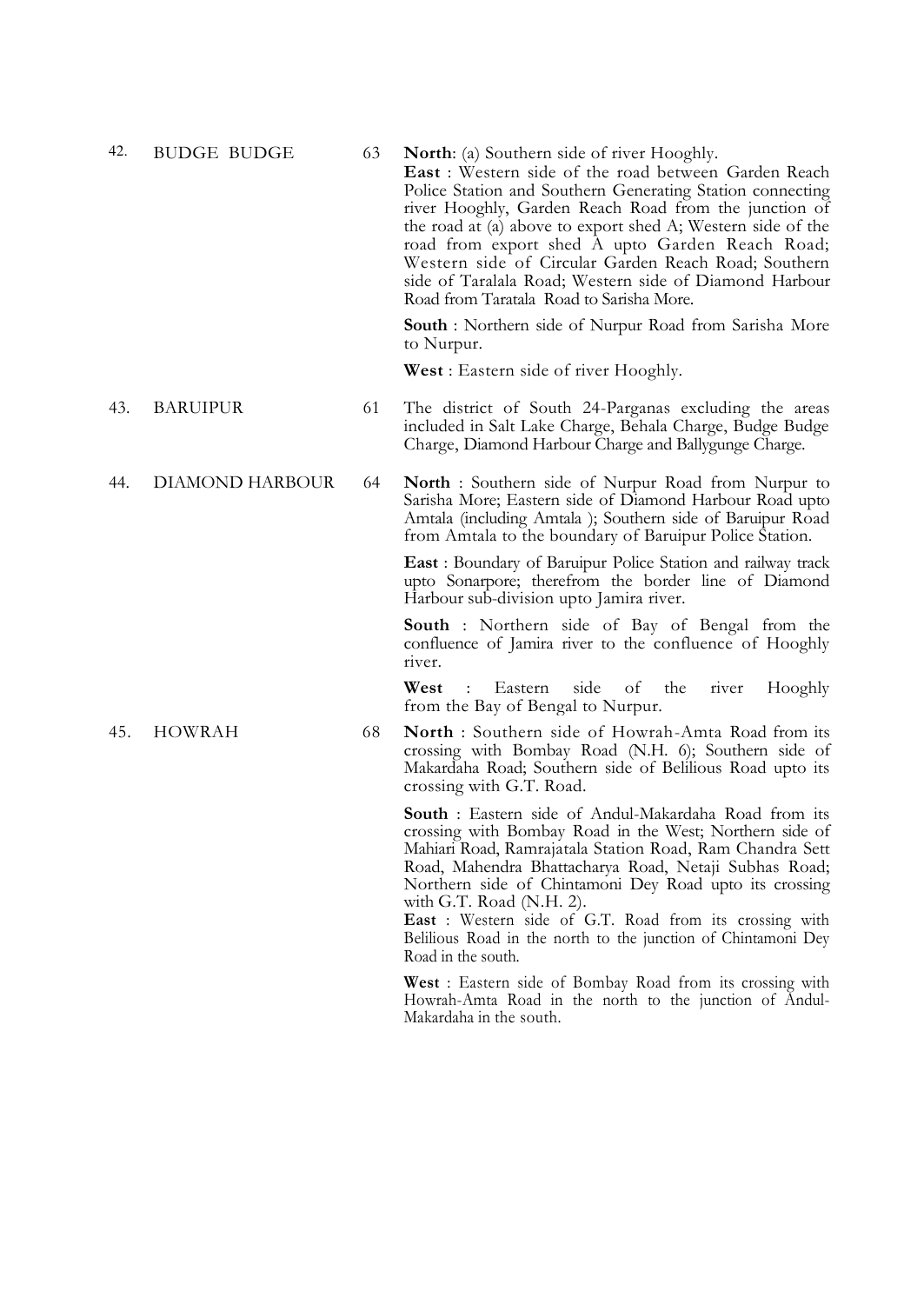| 46. | <b>KADAMTALA</b> | 69 | <b>North</b> : Southern side of Benaras Road from its crossing<br>with Bombay Road in the west upto the junction of G.T Road<br>(north) in the east.                                                                                                                                                                                                                                                            |
|-----|------------------|----|-----------------------------------------------------------------------------------------------------------------------------------------------------------------------------------------------------------------------------------------------------------------------------------------------------------------------------------------------------------------------------------------------------------------|
|     |                  |    | <b>South</b> : Northern side of Howrah-Amta Road from the<br>junction of Bombay Road; Northern side of Makardaha Road;<br>Northern side of Belilious Road upto its crossing with G.T.<br>Road in the east.                                                                                                                                                                                                      |
|     |                  |    | <b>East</b> : Western side of G.T. Road from its crossing with<br>Benaras Road in the north to the junction of Belilious Road in<br>the south.                                                                                                                                                                                                                                                                  |
|     |                  |    | <b>West</b> : Eastern side of Bombay Road from its crossing with<br>Benaras Road in the north to the junction of Howrah-Amta<br>Road in the south.                                                                                                                                                                                                                                                              |
| 47. | <b>SHIBPORE</b>  | 70 | Northern<br>boundary<br>North<br>of<br>$\sim 100$<br>Howrah<br>district at the west of Bombay Road; Western side of Andul-<br>Makardaha Road from its crossing with Bombay Road;<br>Southern side of Mahiari Road, Ramrajatala Station Road, Ram<br>Chandra Sett Road, Mahendra Bhattacharya Road, Netaji Subhas<br>Road, Chintamoni Dey Road and Nityadhan Mukherjee Road<br>upto river Hooghly (Telkal Ghat). |
|     |                  |    | <b>South</b> : Northern side of rivers Hooghly and Rupnarayan.<br>East : Western side of Bombay Road from the Howrah district<br>border line in the north to the junction of old Makardaha<br>Road in he south; Western side of river Hooghly at the<br>south of Telkal Ghat.                                                                                                                                   |
|     |                  |    | <b>West</b> : Eastern side of river Rupnarayan in the district of<br>Purba Medinipore.                                                                                                                                                                                                                                                                                                                          |
| 48. | <b>BALLY</b>     | 71 | <b>North</b> : South boundary of Hooghly district.                                                                                                                                                                                                                                                                                                                                                              |
|     |                  |    | <b>South</b> : Northern side of Benaras Road from its crossing<br>with Bombay Road (N.H. $2$ ) in the west upto its crossing<br>with G.T. Road (north) in the east.                                                                                                                                                                                                                                             |
|     |                  |    | <b>East</b> : Western side of G.T. Road from the Howrah district<br>boundary line in the North to the junction of Benaras Road<br>in the south.                                                                                                                                                                                                                                                                 |
|     |                  |    | <b>West</b> : Eastern side of Bombay Road from the Howrah<br>district boundary line in the north to the junction of<br>Benaras Road in the south.                                                                                                                                                                                                                                                               |
| 49. | SALKIA           | 72 | <b>North</b> : Southern boundary of Hoogly District<br><b>South:</b> Northern side of Nityadhan Mukherjee Road from its<br>crossing with G.T. Road (N.H. 2) in the west to Hooghly<br>river in the east (Telkal Ghat).                                                                                                                                                                                          |
|     |                  |    | <b>East</b> : Western side of river Hooghly upto Telkal Ghat in<br>the south.                                                                                                                                                                                                                                                                                                                                   |
|     |                  |    | <b>West</b> : Eastern side of G.T. Road (north) from the<br>Howrah district boundary line in the north to its crossing<br>with Nityadhan Mukherjee Road in the south.                                                                                                                                                                                                                                           |
| 50. | SERAMPORE        | 73 | The district of Hooghly.                                                                                                                                                                                                                                                                                                                                                                                        |